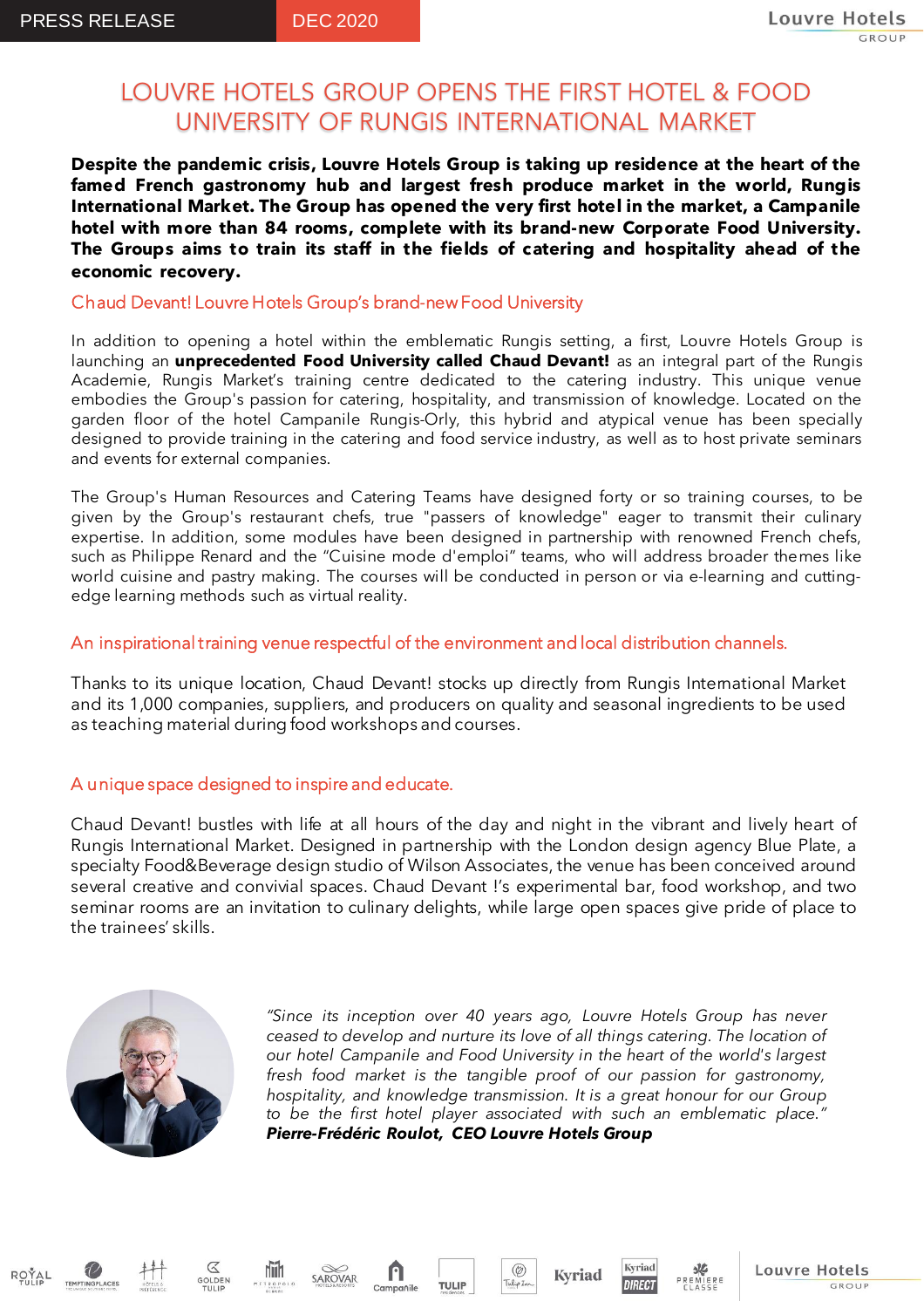

*« I wanted to complete the Rungis Market offer by opening a hotel and its restaurant. To go further, I asked to Louvre Hotels Group to become the partner of the Rungis Academy, our University hub for catering profession, so they opened an "application" restaurant. This ground-breaking initiative transform Rungis into a pole of excellence in terms of gastronomy and excellence.»* **Stéphane Layani, CEO of Rungis International Market**

#### Chaud Devant!, an immersive experience that also caters for private events

In addition to in-house training, the University can be booked for thematic workshops or cooking classes, including two seminar rooms. Corporate seminars can also be held in the heart of Rungis. Chaud Devant! is already in full swing despite its recent opening and the current sanitary context.

- **Several in-house waiter and barman training courses** were held during lockdown to train the Group's teams ahead of the economic recovery.
- **A partnership with « les Compagnons du Devoir »** A first partnership was struck with "Les Compagnons du Devoir", an organisation of craftsmen specialised in the field of taste among others. Chaud Devant! gives them access to its venue twice a week.
- **The Rungis Primeur Challenge** The primeurs (greengrocers) have taken up the challenge of creating artistic works for their customers. The final took place at Chaud Devant! in Rungis Market on 23 September in the presence of prestigious jury members Stéphane Layani and Louise Petitrenaud



*« Chaud Devant! is a dream venue where we can showcase our catering expertise and pass on our knowledge internally, as well as a fantastic opportunity for everyone to share their love of quality products and conviviality with us » Christophe Macedo, F&B Director of Louvre Hotels Group*

### Campanile Rungis-Orly, the very first hotel nestled within the world's largest fresh produce market

For the first time ever, the Rungis MIN exclusively reserved for catering professionals is opening its doors to a hotel, namely Louvre Hotels Group's midscale brand Campanile. The hotel is ideally located to welcome professionals and tourists alike in the very heart of Rungis Market, where 1.7 million tonnes of food products are traded every year for the delight of more than 18 million consumers.

The hotel counts 84 contemporary rooms, including 5 family suites, fully equipped with all the comfort necessary for a pleasant and relaxing stay. Open all day long, the hotel truly rises to the brand's motto **"Hotel for people. Moments for sharing"** and is the perfect place to meet for a refreshing cocktail or a platter of local delicacies in its lounge bar. Guests can also enjoy the sun on the outdoor terrace while admiring the gardens of Louvre Hotels Group's very own food university, Chaud Devant!.



 $\varnothing$ 

GOLDEN

**Niih** 

SAROVAR

*"We are truly honoured to establish our hotel-restaurant in a setting as emblematic as the Rungis MIN. In addition to welcoming our guests, our privileged access to the Market and its wonderful array of fresh produce enables us to instill the importance of seasonality in our staff. I hope for our hotel to become a reference for the key players of Rungis Market and its numerous visitors." Michaël Fernandez, Director of Campanile Rungis Orly*

 $\circ$ 

**TULIP** 

Campanile

**Kyriad** 

Kvriad